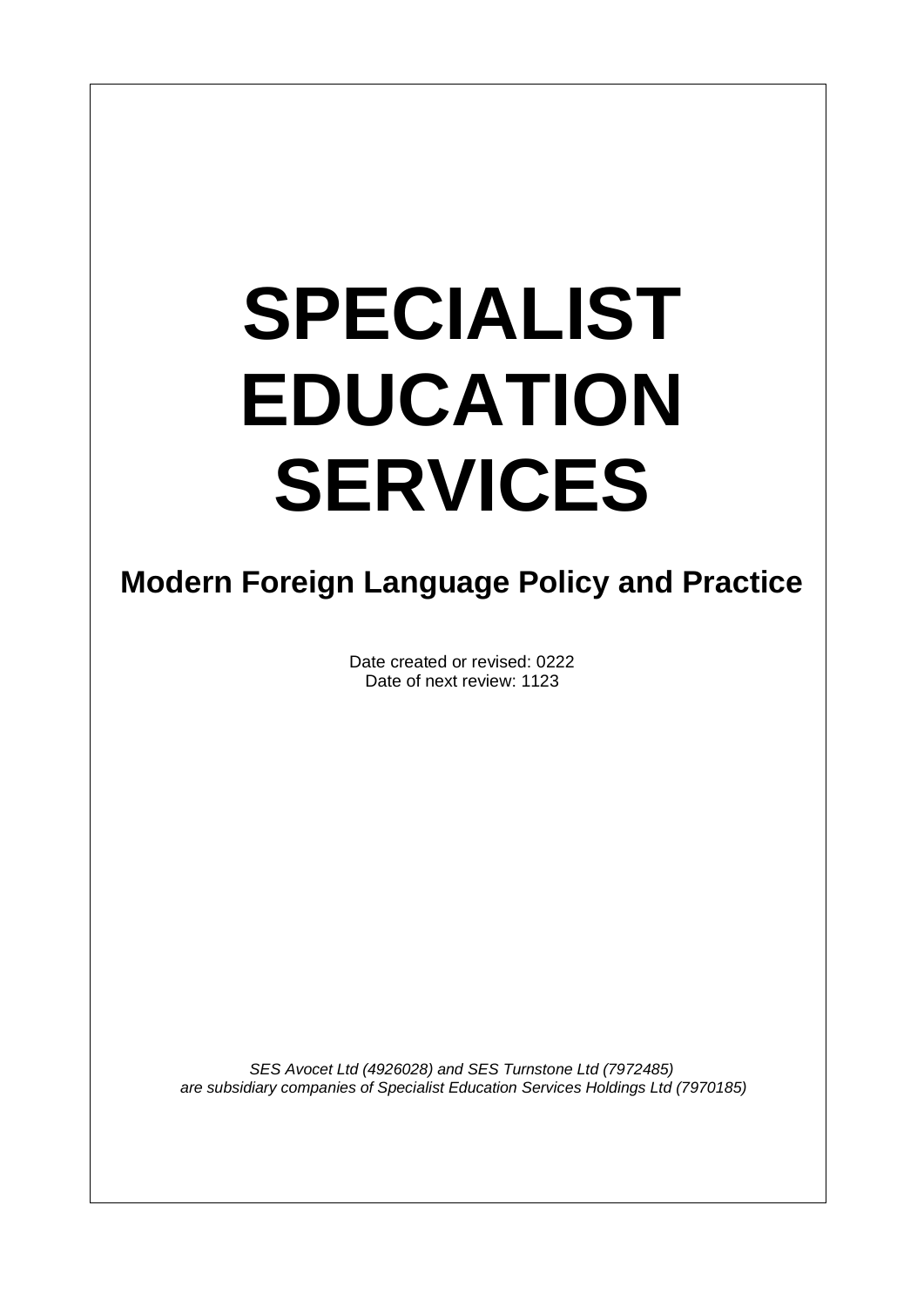# **CONTENTS**

| 1           |                            | <b>Rationale</b>                                              |                |
|-------------|----------------------------|---------------------------------------------------------------|----------------|
| $\mathbf 2$ | <b>Aims and Objectives</b> |                                                               |                |
|             | 2.1                        | Modern Foreign Languages and National Curriculum Aims         | $\overline{2}$ |
|             | 2.2                        | Modern Foreign Languages and Reading, Writing, Communication, |                |
|             |                            | <b>Maths and Computing Skills</b>                             | 3              |
|             | 2.3                        | Modern Foreign Languages and Personal, Emotional and Social   |                |
|             |                            | Development                                                   | 3              |
|             | 2.4                        | Modern Foreign Languages and the SEMH (Social Emotional and   |                |
|             |                            | Mental Health) Dimension                                      | $\overline{4}$ |
| 3           |                            | <b>Modern Foreign Languages and Key Outcomes</b>              |                |
|             | 3.1                        | <b>Enjoy and Achieve</b>                                      | 5              |
|             | 3.2                        | Be Healthy                                                    | 5              |
|             | 3.3                        | <b>Stay Safe</b>                                              | 5              |
|             | 3.4                        | <b>Achieve Economic Well-being</b>                            | 6              |
|             | 3.5                        | Make a Positive Contribution                                  | 6              |
| 4           |                            | The Implementation of Modern Foreign Languages                |                |
|             | 4.1                        | <b>Equal Opportunities</b>                                    | 6              |
|             | 4.2                        | Modern Foreign Languages as a Cross Curricular Subject        | $\overline{7}$ |
|             | 4.3                        | Modern Foreign Languages and Computing                        | 8              |
|             | 4.4                        | <b>Teaching and Learning Styles</b>                           | 9              |
|             | 4.5                        | Planning for Modern Foreign Language Experiences              | 9              |
|             | 4.6                        | <b>Presentation of Work</b>                                   | 10             |
|             | 4.7                        | Modern Foreign Languages as an Accredited Subject             | 10             |
|             | 4.8                        | Progression in Modern Foreign Languages                       | 11             |
|             | 4.9                        | <b>Differentiation</b>                                        | 11             |
|             | 4.10                       | Assessment and Recording                                      | 12             |
| 5           |                            | <b>SMSC and British Values in Modern Foreign Languages</b>    |                |
|             | 5.1                        | <b>SMSC</b>                                                   | 14             |
|             | 5.2                        | <b>British Values</b>                                         | 15             |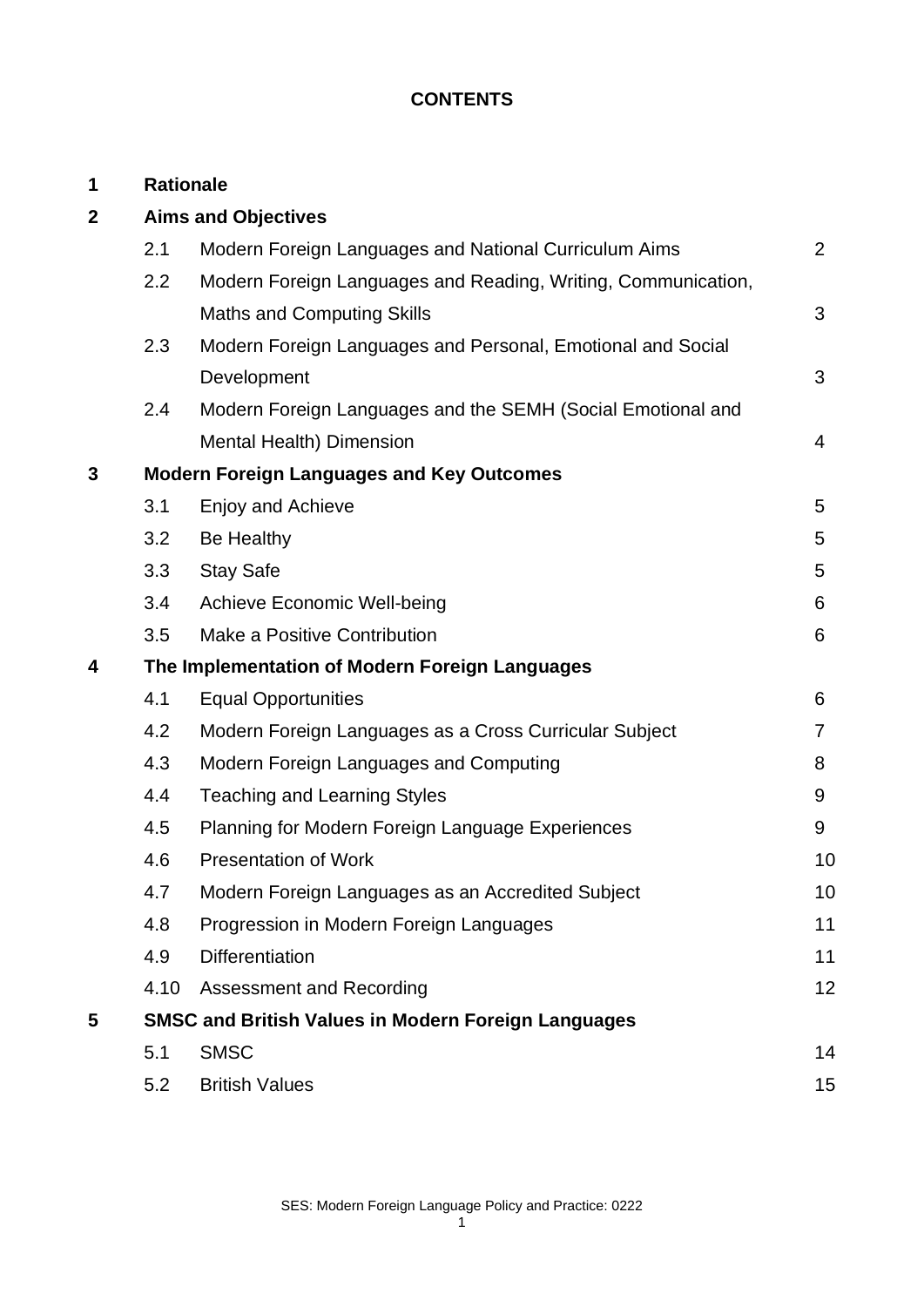# **1 RATIONALE**

This document should be read in conjunction with the Curriculum Intent Statement, which outlines specific issues underpinning the Curriculum approach at SES

The very nature and purpose of the holistic provision at our establishments means that the focus is always on the 'whole child'. This is amplified in the range of documentation, policy and practice that reflects our philosophy of '24hr' learning, coupled with our "no limits' positive psychology.

The intensity of work in this respect, with both the child and where possible, family, is beyond what any child in a mainstream setting, and in many other specialist settings, would experience because of the very purpose and nature of practice at SES.

This document sets out the policy and principles that underpin the whole process of learning across the twenty-four hour learning experience available.

# **2 AIMS AND OBJECTIVES**

The aims and objectives of the SES Modern Foreign Language curriculum are commensurate with the philosophy and foundations for the teaching of Modern Foreign Languages described in the National Curriculum.

Learning a foreign language is a liberation from insularity and provides an opening to other cultures. A high-quality languages education should foster students' curiosity and deepen their understanding of the world. The teaching should enable pupils to express their ideas and thoughts in another language and to understand and respond to its speakers, both in speech and in writing. It should also provide opportunities for them to communicate for practical purposes, learn new ways of thinking and read great literature in the original language. Language teaching should provide the foundation for learning further languages, equipping pupils to study and work in other countries.

#### 2.1 MODERN FOREIGN LANGUAGES AND NATIONAL CURRICULUM AIMS

The national curriculum for languages aims to ensure that all students:

- understand and respond to spoken and written language from a variety of authentic sources.
- speak with increasing confidence, fluency and spontaneity, finding ways of communicating what they want to say, including through discussion and asking questions, and continually improving the accuracy of their pronunciation and intonation.
- can write at varying length, for different purposes and audiences, using the variety of grammatical structures that they have learnt.
- discover and develop an appreciation of a range of writing in the language studied.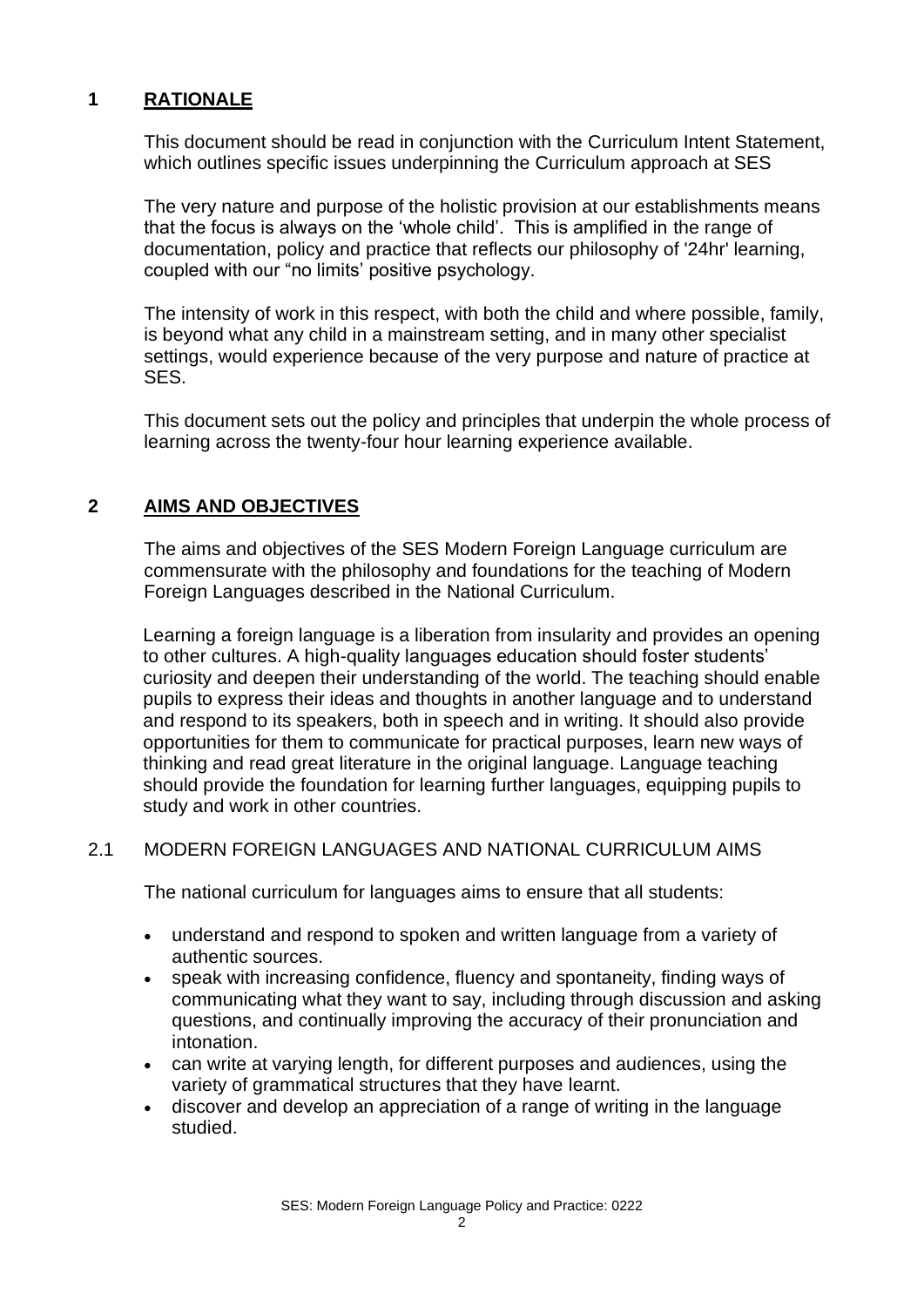## 2.2 MODERN FOREIGN LANGUAGES AND READING, WRITING, COMMUNICATION, MATHS AND COMPUTING SKILLS (RWCM+C)

RDCM+C skills are core elements of English, Mathematics and Computing that provide individuals with the skills and abilities they need to operate confidentially, effectively and independently in life, their communities and work. Individual possessing these skills are able to progress in education, training and employment and make a positive contribution to the communities in which they live and work.

Development of core skills is embedded within personalised programmes of study in Modern Foreign Languages. RWCM+C in the curriculum is not limited to this subject. The curriculum offers opportunities for RWCM+C skills development in MFL which encourages working beyond the Learning Centre and making link to a wide range of learning opportunities. To be effective RWCM+C skills teaching must be relevant and allow learners to engage with real situations in the world.

SES aspire to develop learners confidence in RWCM+C skills through MFL by providing opportunities to:

- read and understand information and instructions, then use this understanding to act appropriately.
- Interpret given information in line with specific learning intention.
- Record evidence of learning in written form of varying formats at appropriate timescales, taking into account individual needs of learners.
- use key terminology to explore and develop knowledge and understanding..
- use verbal communication to effectively develop knowledge and understanding
- to acknowledge listening as integral to developing knowledge and understanding
- to seek opportunities to develop mathematically skills in the areas of using and applying, number, shape, space and measure and handling data.
- to integrate opportunities for a contextualised use of computing applications

# 2.3 MODERN FOREIGN LANGUAGES AND PERSONAL, EMOTIONAL AND SOCIAL DEVELOPMENT (PESD)

Effective planning for PESD in Modern Foreign Languages must ensure that relevant elements are embedded into; individual learning episodes, sequences of work, teaching approaches and learning outcomes. When this is done well, it will build individual confidence and enrich the experiences of learners and support their progress in modern foreign languages while increasing coherence across the curriculum.

At SES mastery of PESD skills is integral to all aspects of Learning Opportunities through a holistic and cross-curricular approach. . We seek to ensure pupils demonstrate that they can develop and then apply their PESD skills in an extensive range of subject based and real life contexts. In MFL we promote the consolidation of core PESD skills by structuring learning opportunities to promote development in this area. Progress in PESD is reflected in personalised PESD files and Learning Centre Education Plans.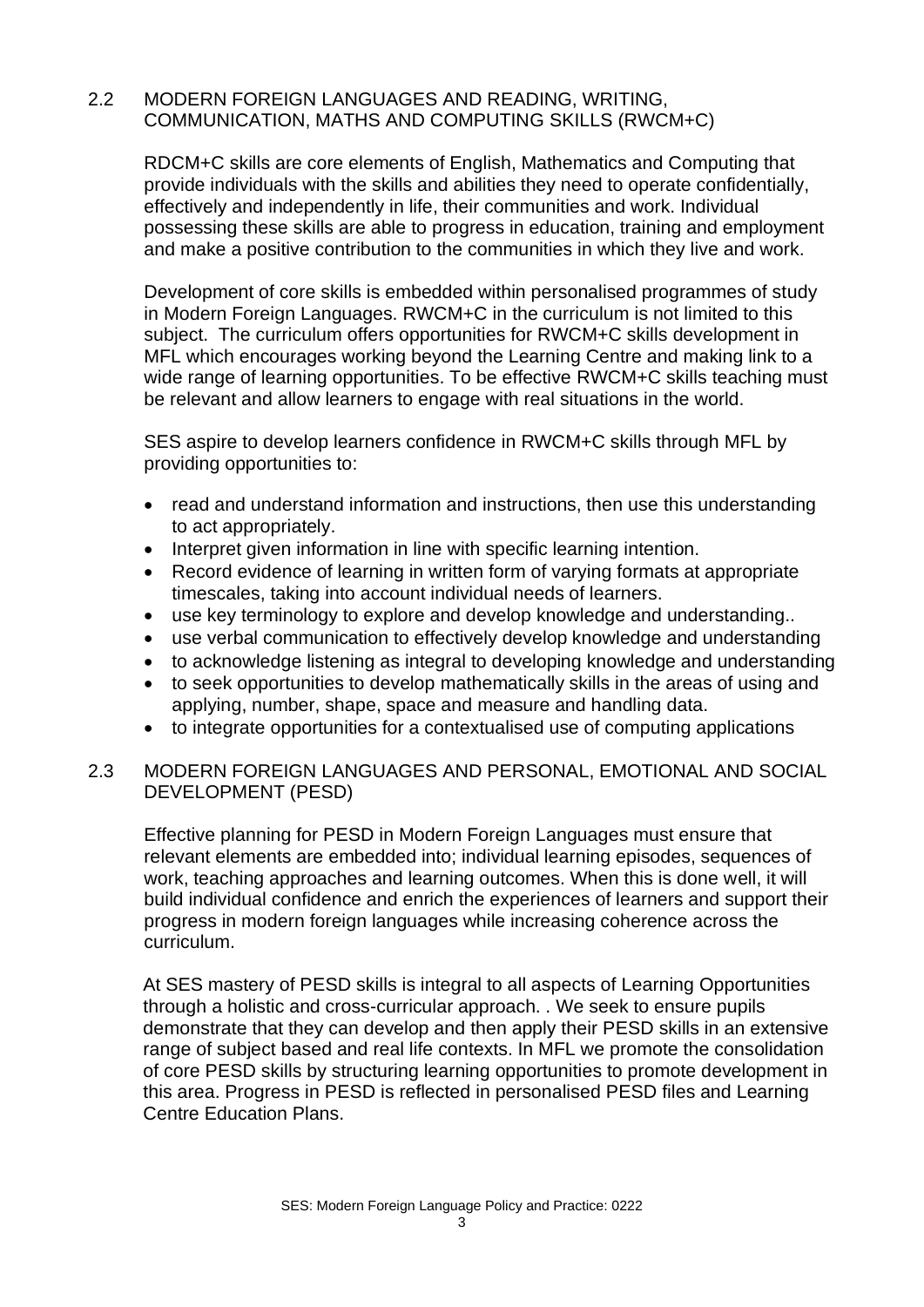## 2.4 MODERN FOREIGN LANGUAGES AND THE SEMH (SOCIAL, EMOTIONAL AND MENTAL HEALTH) DIMENSION

Many of the students coming to our establishments may well have had difficult experiences with Modern Foreign Languages, either in the way it has been taught or in the way they have received the teaching. Their low self esteem and poor self image as learners, coupled with their learned avoidance behaviours often used for self protection against the risk of failure, mean that they may never have experienced the excitement and satisfaction of success in Modern Foreign Languages.

Our aim is to provide experiences that will improve the child's self esteem allowing him to develop confidence and at the same time enjoy success in areas of endeavour specific to the subject.

Modern Foreign Languages can and should:

- have additional benefits, beyond the acquisition of a language, to our students. The special experience of speaking in a foreign language will provide our students with an opportunity for succeeding in a new area.
- provide opportunities for our students to collaborate and to enjoy each others' achievements.
- help our students develop their social skills by increasing their ability to interact and communicate with each other.
- help our students to re-visit and transfer previous learning gaining further experience at, for example, time, the calendar or number.
- support our students' self-esteem and encourage their sense of self- worth through the experience of breaking new ground in learning a skill often thought of as only associated with bright students.
- provide students with interesting and lively activities that challenge them and nurture their curiosity in the world outside their immediate experience.

*"Learning to speak another's language means taking one's place in the human community. It means reaching out to others across cultural and linguistic boundaries. Language is far more than a system to be explained. It is our most important link to the world around us. Language is culture in motion. It is people interacting with people."*

Sandra Savignon *Communicative Competence: Theory and Classroom Practice*.

The specific curriculum objectives are:

#### **Linguistic**

- To provide students successful and enjoyable learning experiences which will encourage them to continue to study a Modern Foreign Language.
- To nurture a sensitivity to language, its sounds, forms and rhythms.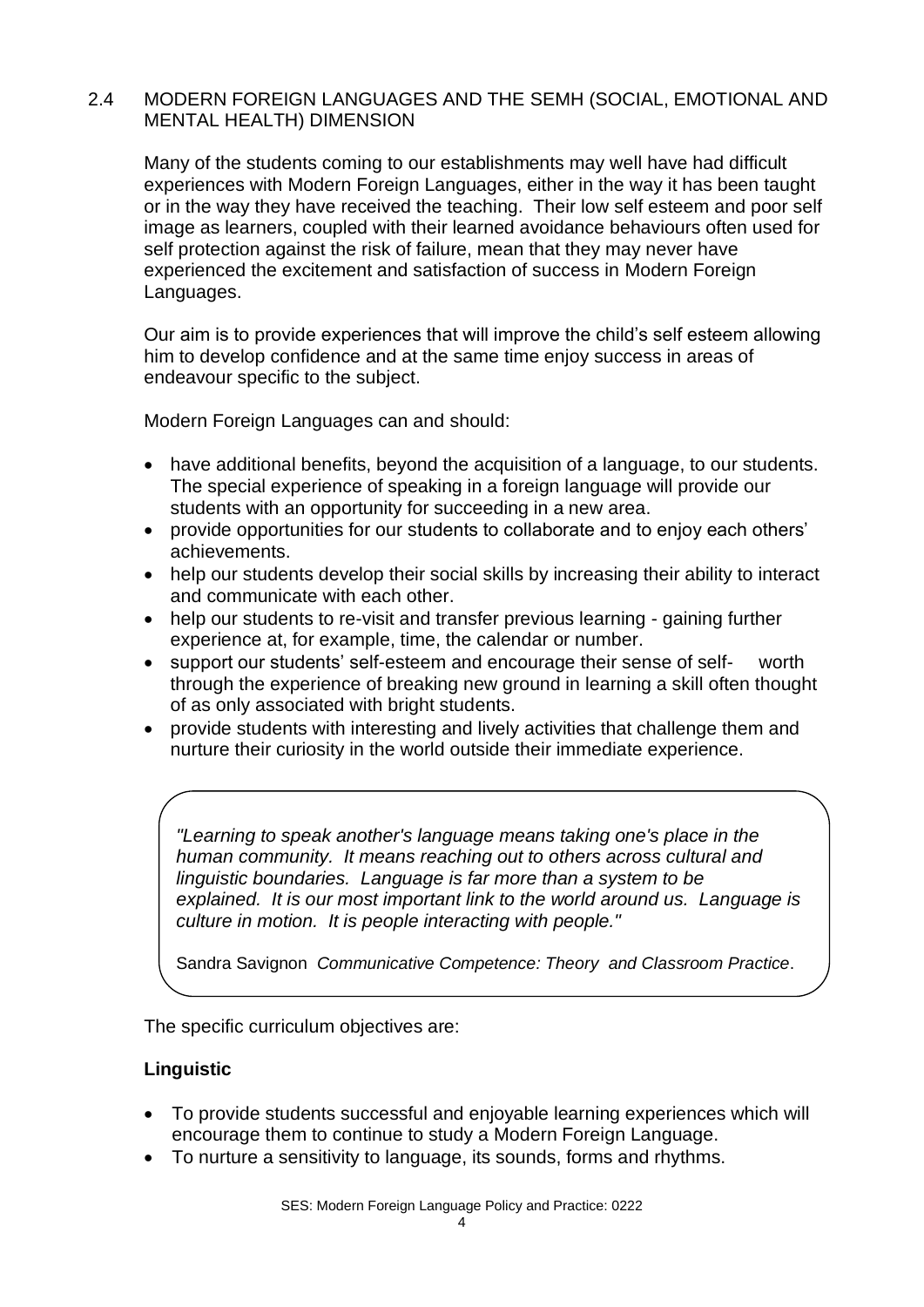- To develop a sense of pleasure in the use of words and an awareness of the expressive power of language.
- To increase students' understanding of some of the derivations and origins of their own language.
- To develop efficient listening and reading skills.
- To give students the confidence and competence to communicate through both speaking and writing (at levels appropriate to their ability) with native Modern Foreign Language speakers.

# **Social and Cultural**

- To counter prejudice by fostering positive attitudes towards other countries and their peoples.
- To awaken an interest in foreign cultures and life-styles.
- To increase social competence by promoting an awareness of and sensitivity to differences as well as similarities in social customs and behaviour.
- To enable students to meet and converse with foreigners in this country and to travel abroad with confidence, enjoyment and interest.

# **3 MODERN FOREIGN LANGUAGE AND KEY OUTCOMES**

These key outcomes are a useful vehicle to conceptualise a holistic approach to children's needs*.*

#### 3.1 ENJOY AND ACHIEVE

Language learning is an enriching experience that adds to pupils' enjoyment of the world. It extends their horizons and provides them with the tools to communicate with people from different parts of the world and to learn about different cultures and countries.

Pupils can derive great pleasure from being able to express themselves in another language and to understand that language in both its spoken and written forms. It provides them with a sense of success and achievement, thus increasing their selfesteem.

#### 3.2 BE HEALTHY

Learning a new language involves pupils in thinking in a new way and adopting different roles to practice learning the language. Finding out about other countries can transport pupils to new worlds and open up new perspectives and possibilities. This can help to ensure their mental health and sense of wellbeing.

#### 3.3 STAY SAFE

Acquiring a new language helps pupils learn how to communicate with strangers and how to cope in situations where communication may be difficult. Through roleplay and working with authentic materials pupils gain confidence and a sense of control when dealing with unfamiliar or unexpected situations. Knowing another language and having respect for different customs and traditions can help prevent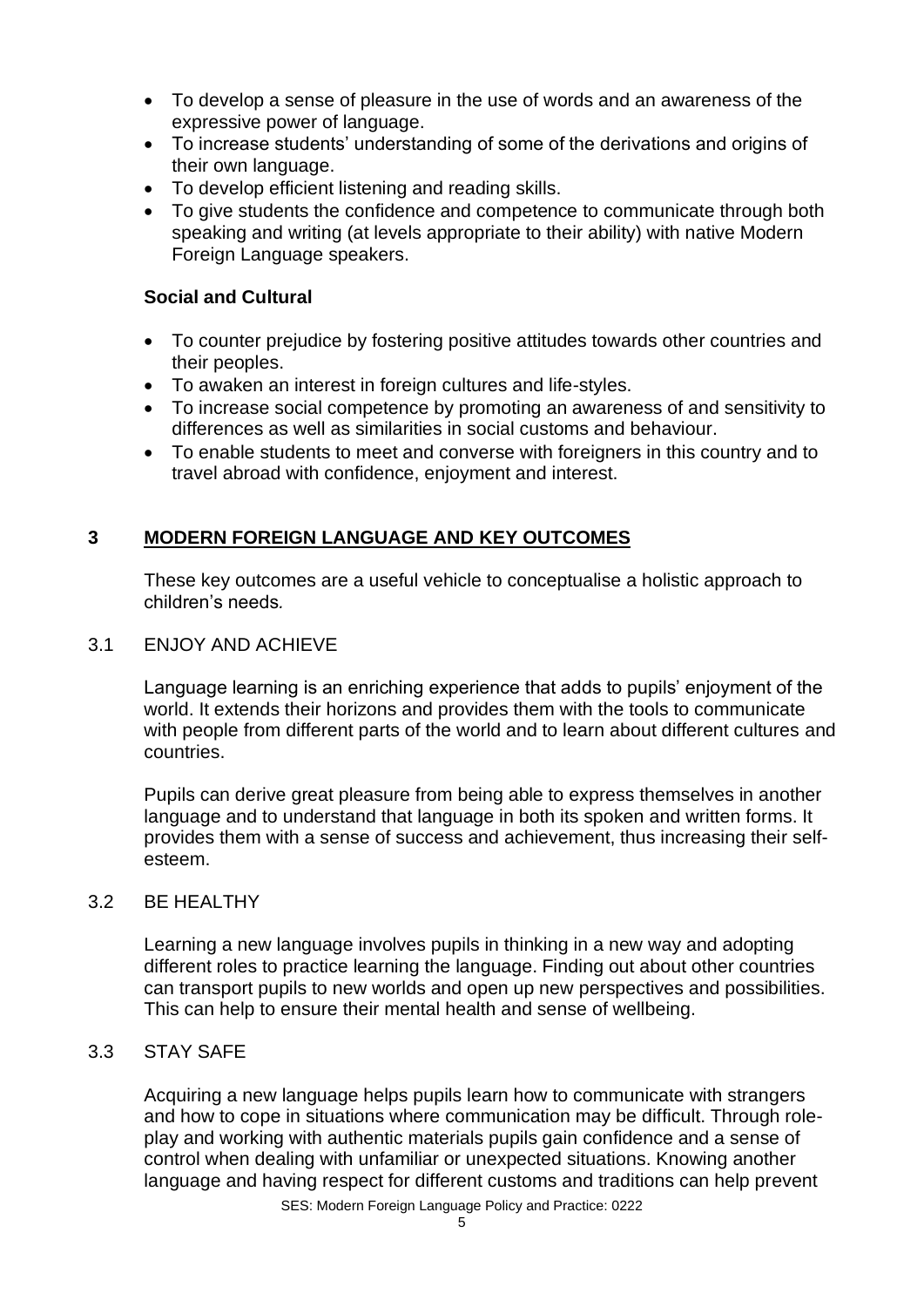them getting into difficult or dangerous situations abroad.

## 3.4 ACHIEVE ECONOMIC WELL-BEING

The ability to communicate in a language other than English is valued by many employers. Learning languages helps pupils develop their communication skills and express themselves clearly and effectively. They are used to working in teams and are able to connect with others, see different points of view and overcome misunderstandings more easily.

Foreign language skills improve employability, particularly in international business, and improve the overall economic competitiveness of the nation in a global economy.

#### 3.5 MAKE A POSITIVE CONTRIBUTION

MFL requires pupils to participate actively in the classroom and beyond. When communicating with speakers of a different language, pupils can make a positive contribution to understanding between different nationalities and may assume the role of ambassadors for their own country and culture.

# **4. THE IMPLEMENTATION OF MODERN FOREIGN LANGUAGES**

SES recognises, but is not limited to, the common framework provided by the structuring of Modern Foreign Language within National Curriculum.

#### 4.1 EQUAL OPPORTUNITIES

SES is committed to ensuring that all students are treated with equality of regard.

This will involve:

- Providing equality of opportunity in the MFL curriculum in an attempt to maximise the potential of each individual pupil.
- Treating as of equal value the different needs, interests and abilities of individual students.
- Through their experience of MFL pupils should have respect for others and that all should be treated as equals.

In pursuing this policy with regard to individual students, there are four categories of difference between groups of students in which it is generally acknowledged that 'treatment as equals' may be problematic and for which it is therefore important to have specific policies. These are:

- Racial/cultural differences
- Social-class differences
- Ability differences
- Gender differences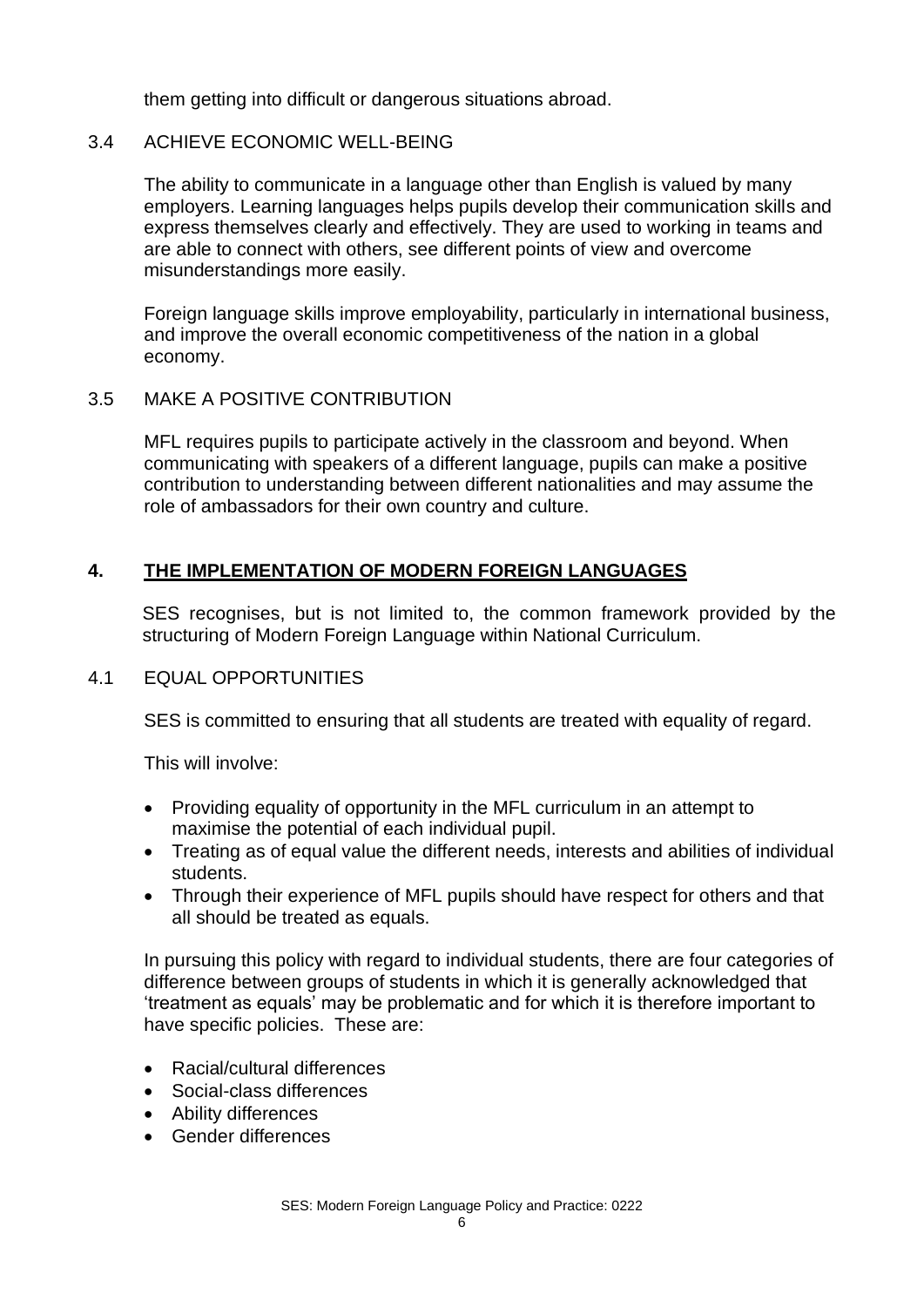## 4.1.1 Racial/Cultural Differences

It is vital that staff avoid any racial bias or stereotyping with respect to the particular individuals who are from ethnic-minority backgrounds and that they are alert to and willing to challenge any such discrimination or stereotyping by other students.

# 4.1.2 Gender Differences

Equal opportunities in terms of participation are carefully considered, however, issues of prejudiced attitudes and stereotyping towards the opposite sex can be in existence and can potentially be magnified in our environments, especially given the contextual background and past experiences of our young people.

Staff should therefore be aware of this and should be willing to challenge any such discrimination or stereotyping by students. Furthermore such risks can be mitigated through planned teaching strategies.

# 4.1.3 Social Class Differences

Staff should be aware of making assumptions about student's levels of knowledge and opportunities for acquisition of knowledge whatever their background.

# 4.1.4 Ability Differences

SES establishments are resourced such that students receive a highly individualised curriculum based on their Portfolio of Achievement and Needs. Implicit in this is a response to differing levels of ability.

It is also important that protected characteristics as defined in the SES Equality and Diversity Policy are considered when planning and implementing teaching practice to ensure equal opportunities. This policy should therefore be read in conjunction with the SES Equality and Diversity Policy and Practice document and the DfE guidance around our equality duty.

# 4.2 MODERN FOREIGN LANGUAGES AS A CROSS CURRICULAR SUBJECT

It is important to stress the inter-relationship of Modern Foreign Languages with many other areas of the curriculum and with aspects of communication and social functioning beyond the Learning Centre. At each establishment every aspect of its operation is viewed as a potential vehicle for building upon children's knowledge, understanding and skills. All staff need to be skilled at finding unobtrusive ways of supporting cross-curricular links taking advantage of the total living experience without this intruding on the naturalness of domestic living.

The national curriculum cross-curriculum dimensions provide important unifying areas of learning that help young people make sense of the world and give education relevance and authenticity. They reflect the major ideas and challenges that face individuals and society.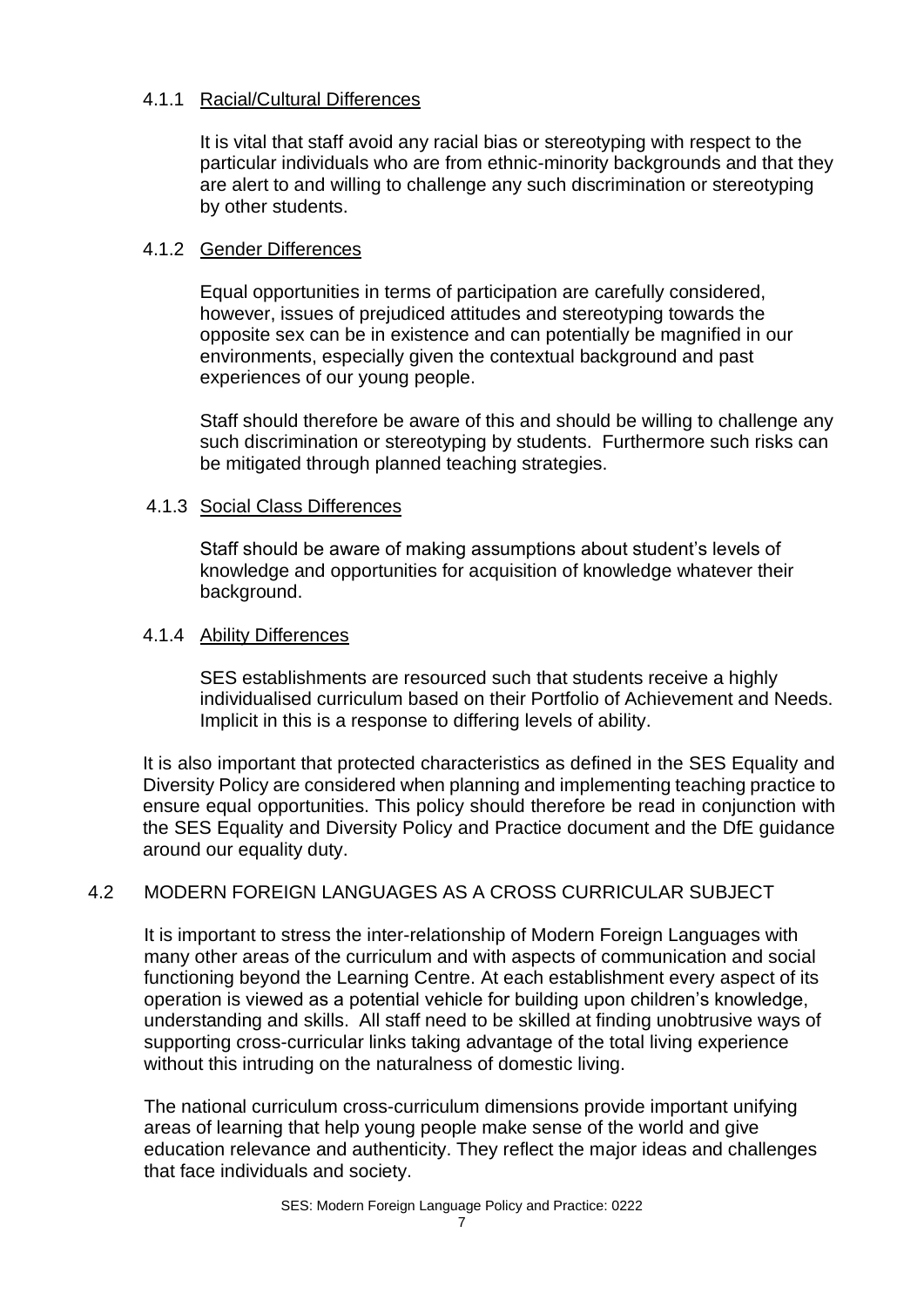Dimensions can add a richness and relevance to the curriculum experience of young people. They can provide a focus for work within and between subjects and across the curriculum as a whole, including the routines, events and ethos of the school.

Cross-curriculum dimensions include:

- identity and cultural diversity
- healthy lifestyles
- community participation
- enterprise
- global dimension and sustainable development
- technology and the media
- creativity and critical thinking

# 4.3 MODERN FOREIGN LANGUAGES AND COMPUTING

Computing is incorporated as an integral element into all aspects of the curriculum. (See Computing Policy and Practice document). Computing plays a fundamental role in enriching and enabling curriculum delivery.

Computing helps students learn in modern foreign languages by giving them access to sources of information and enabling communication with native speakers. Computing also supports students' understanding of grammar and improve their comprehension skills.

Using Computing skills can help students to:

- access, select and interpret information
- recognise patterns, relationships and behaviours
- model, predict and hypothesise
- test reliability and accuracy
- review and modify their work to improve the quality
- communicate with others and present information
- evaluate their work
- improve efficiency
- be creative and take risks
- gain confidence and independence

In modern foreign languages, Computing can help students:

- communicate with native speakers from other countries
- access a range of authentic sources of information, both spoken and written
- support their understanding of grammatical patterns and relationships
- support their comprehension of written and spoken language
- share work with others so they can comment on it
- become aware of the experiences and perspectives of people in other countries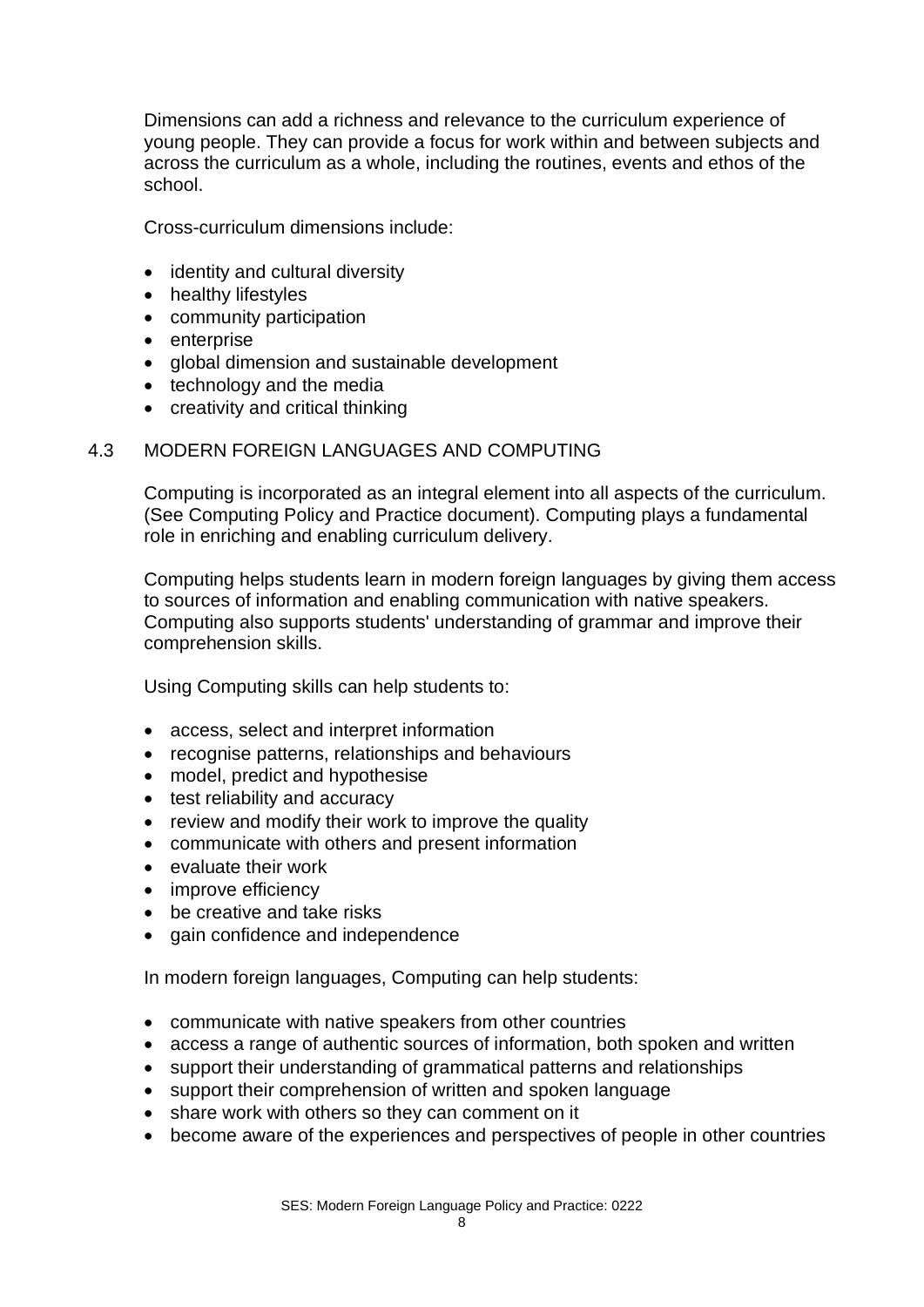# 4.4 TEACHING AND LEARNING STYLES

- activities should bring together different areas of language work;
- the order of activities should be flexible:
- activities should be balanced between tasks which develop knowledge skills and understanding and those which develop the ability to tackle practical problems;
- activities should be balanced between activities which are short in duration and those which have scope for development over an extended period;
- activities should, where appropriate, use students' own interests or questions either as starting points or as further lines of development;
- activities should, where appropriate, involve both independent and co-operative work;
- tasks should include those which have a prescribed method of working and those which may allow a variety of approaches;
- activities should be balanced between different modes of learning; doing, observing, talking and listening, discussing with teachers and other students, reflecting;
- there should be a richness and variety in the type of writing activities undertaken;
- activities should encourage students become confident in the use of a range of tools available in language work such as digital media, radio, video, telephone, television and new technology;
- activities should encourage students to become competent in collecting, recording and processing information;
- there should be a strong element of student negotiation and involvement in the targets identified within their Portfolio of Achievement and Needs
- individual or group based texts should be stimulating.
- the range of potential resources and stimuli is inexhaustible and a variety should be used to maintain interest and motivation.

# 4.5 PLANNING FOR MODERN FOREIGN LANGUAGE EXPERIENCES

The planning of Modern Foreign Languages is guided by, but not limited to, the National Curriculum Framework for Modern Foreign Languages.

Specific Modern Foreign Languages to be taught are selected in relation to expressed preferences by the child, where appropriate. Initially staff will facilitate an introduction to a language but if the student shows great interest and potential an appropriate specialist teacher will be sought.

#### 4.5.1 Learning Outside the Classroom

SES supports and endorses the Learning Outside the Classroom initiative as its principles and philosophy match the SES Vision Statement. We believe that every young person should experience the world beyond the classroom as an essential part of learning and personal development, whatever their age, ability or circumstances.

The use of places other than the classroom for teaching and learning often provide the most memorable learning experiences and help us to make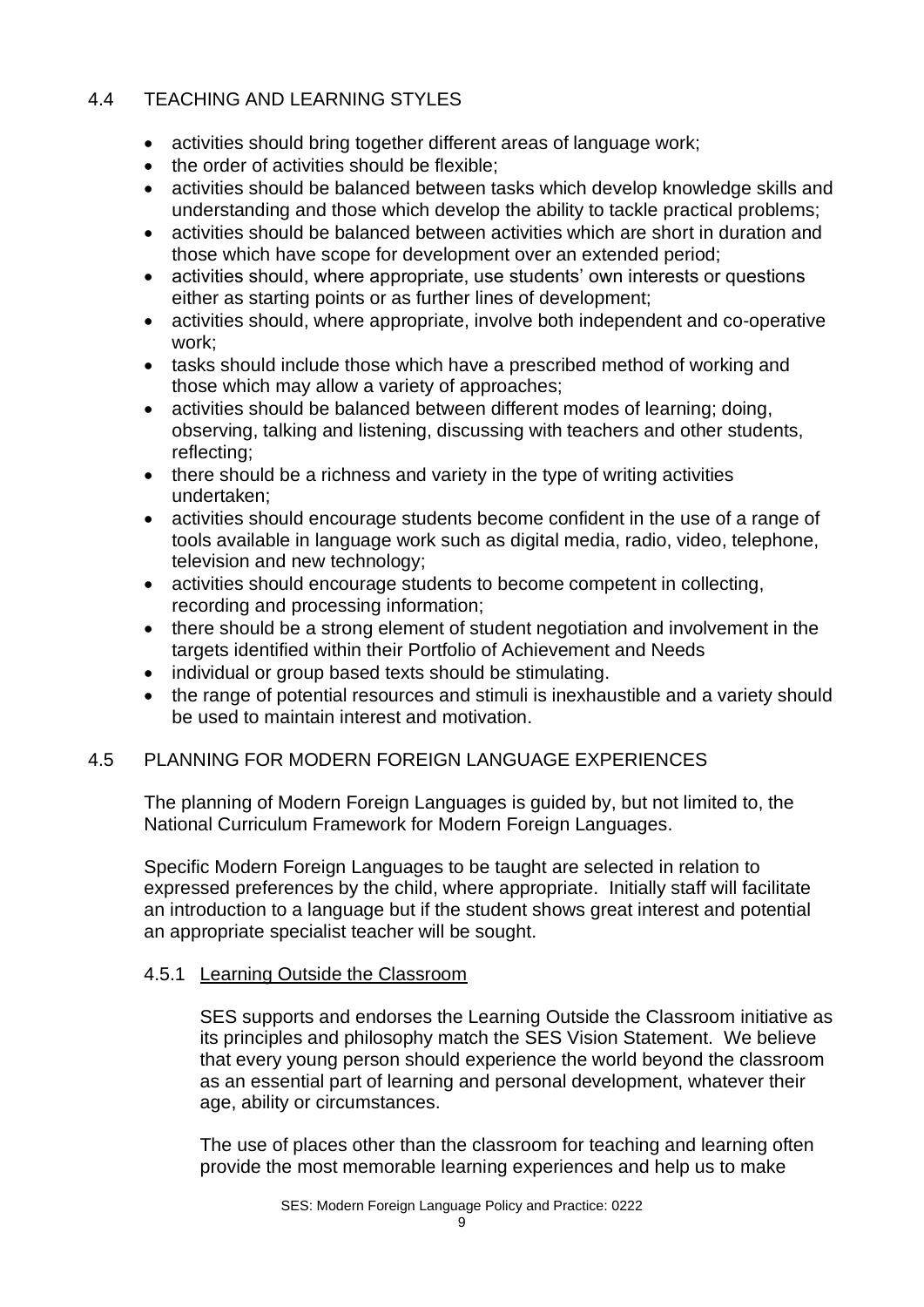sense of the world around us by making links between feelings and learning. They stay with us into adulthood and affect our behaviour, lifestyle and work. They influence our values and the decisions we make. They allow us to transfer learning experienced outside to the classroom and vice versa.

Where children follow a modern foreign language course opportunities for using the chosen language in real time situations off-site are explored.

# 4.5.2 Units of Work/Episodes of Learning

- A unit of work will relate to the National Curriculum Programmes of Study, as well as, where applicable, to the requirements of any examination syllabus chosen in KS4
- A unit of work is intrinsically flexible; it is useful to use a variety of approaches and teaching strategies covering the same core unit to develop a variety of skills.
- A unit of work may be based on specific grammatical skills used as introduction, consolidation or revision.
- A unit of work may rely on a variety of media; audio, DVD, ICT/Computing, or literature. It should also consider fieldwork where appropriate.
- A unit of work may be designed to be revisited as many times as is judged necessary across all year groups and key stages.
- A unit of work may take a whole group approach to areas such as key topics and fieldwork as well as informing aspects of some Individual Programmes which may be based on interest or future aspiration
- Units of work are designed primarily to be enjoyable, to offer the chance of success, to enrich and enthuse the experience of each individual and to offer the opportunity of development across the experience of MFL.
- Units of work may be based on a bespoke personalised interest or passion to re-engage the student in the learning process.

#### 4.6 PRESENTATION OF WORK

At SES we believe presentation of work is vital aspect of creating a positive and stimulating environment and in enhancing student motivation and self-esteem. Presentation of work can take a wide variety of forms ranging from:

- Written format
- Recording (oral and photographic)
- Displays
- Through use of computing and digital media
- Through witness statements created pupils and adults

Adults at SES, are expected to make a professional judgement with regards to each individual pupil's aptitude and ability in terms of facilitating presentation of work. We seek to continually implement our 'No Limits' thinking in the way we facilitate presentation of work ensuring feedback is given to support young people's continual progress in this area.

SES: Modern Foreign Language Policy and Practice: 0222 4.7 MODERN FOREIGN LANGUAGES AS AN ACCREDITED SUBJECT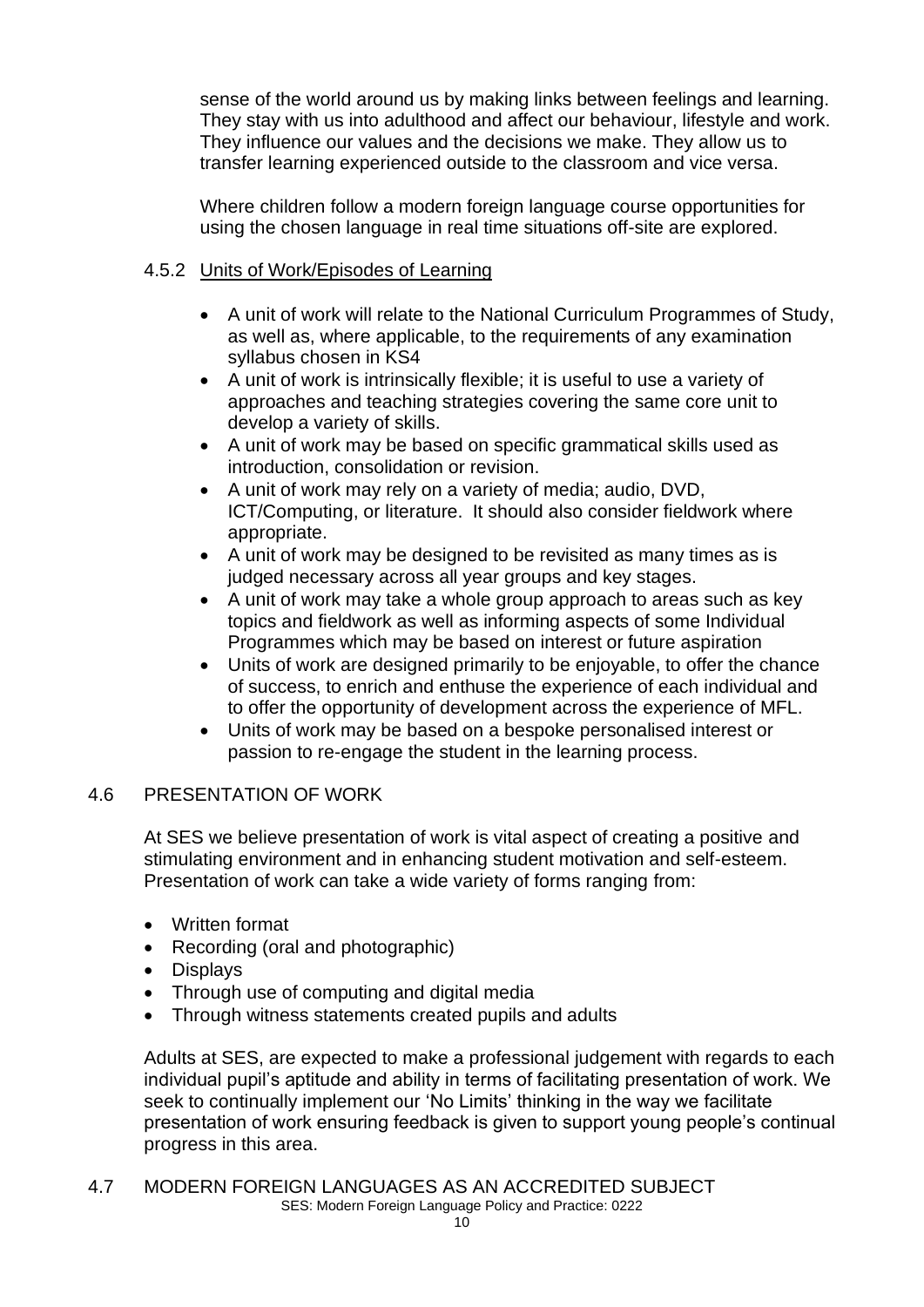Accreditation in Modern Foreign Languages is available for individual students through either GCSE or Entry Level, depending on ability and interest. Due to our personalised approach to learning, chronological age is not seen as a barrier to accreditation opportunities.

# 4.8 PROGRESSION IN MODERN FOREIGN LANGUAGES

Progression includes:

- a steady acquisition of new skills, knowledge and understanding
- Developing language and communication in a range of familiar and unfamiliar contexts.
- Meeting needs which demand more complex or difficult solutions.
- Students' awareness of their growing language, literacy and communication skills.

Students should develop and consolidate the following:

- a gradual extension of content, increasing complexity, greater awareness and understanding
- a progression from the use of more generalised geographical knowledge to the application of abstract ideas
- opportunities to apply skills, knowledge and understanding in a range of relevant contexts.
- an appreciation of artefacts/texts and sources which are familiar and unfamiliar and which increase in complexity as abilities develop.
- use of information technology in open and closed research work.

#### 4.8.1 Continuity

In order to build on the experiences of every child at Avocet House there is continuity in the framework of the MFL NC programme of study which develops progressively deeper understanding and investigation of new situations. Decisions about where students are taught on the framework relates to their starting points, maturity, capability and personal interests.

At SES, across both SES establishments, we are continually evolving a 'fit for purpose' assessment framework to support staff in planning for progress, and to ensure an effective, consistent and quantifiable measure of student progress.

#### 4.9 DIFFERENTIATION

Students at our establishments will clearly differ in ability and teaching should take account of this by providing a range of learning situations and approaches. In addition the philosophy of SES is such that personalised learning is a cornerstone.

Differentiation is a process not a single event. This process involves recognising the variety of individual needs within a group, planning to meet those needs, providing appropriate delivery and evaluating the effectiveness of the activities in order to maximise the achievements of individual students.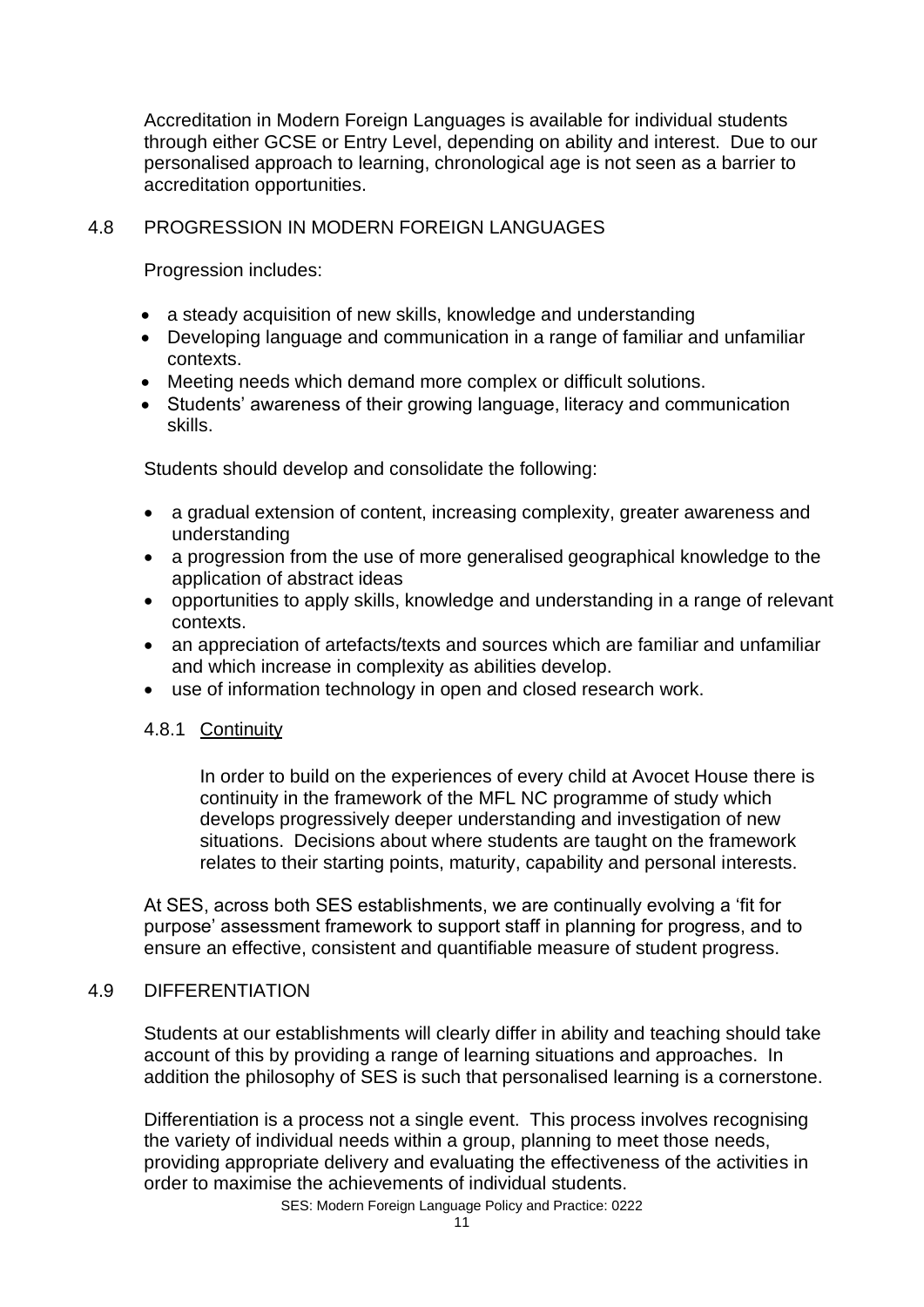Modern Foreign Languages provide wide opportunities for differentiation by:

- Input
- **Resource**
- Task
- Support
- Outcome
- Response

In planning for our students the following factors should be considered:

- Activities should build on what our students already know and can do
- Our students need immediate and regular encouragement, praise and reward
- The activities should be broad enough to allow scope for development and not prevent more able students from extending their learning
- The work should be pitched at the age, maturity and ability of the group and/or individual
- Tasks should be differentiated according to individual student needs
- Consider the balance between group activities and individual differentiated tasks for specific students

To achieve this, clear attention should be given to the following:

- A range of appropriate equipment
- Using a variety of teaching methods to elicit a particular response
- Organising the group in different ways appropriate to particular objectives
- Setting open-ended tasks so that students can respond at their level
- Issuing different 'challenges' to different students
- Providing extension work for students with greater ability
- Allowing time for individual diagnosis, teaching and feedback.

The method of assessment and reporting should provide feedback, which is appropriate to students of differing abilities. It should aid their future learning by providing knowledge but should also give them support and encouragement. More specifically, the teacher should consider:

- Resources reading levels and ease of use
- Availability of a range of media/software
- Availability of a range of support equipment
- Where ICT is being used, simplified software guides
- Provision of a variety of tasks to cover the main content area
- Take account of time available to support individuals/group
- Other adult/student support
- Student/student support e.g. pairing
- Various ways of praising achievement
- Use of visual prompts to support learning

#### 4.10 ASSESSMENT AND RECORDING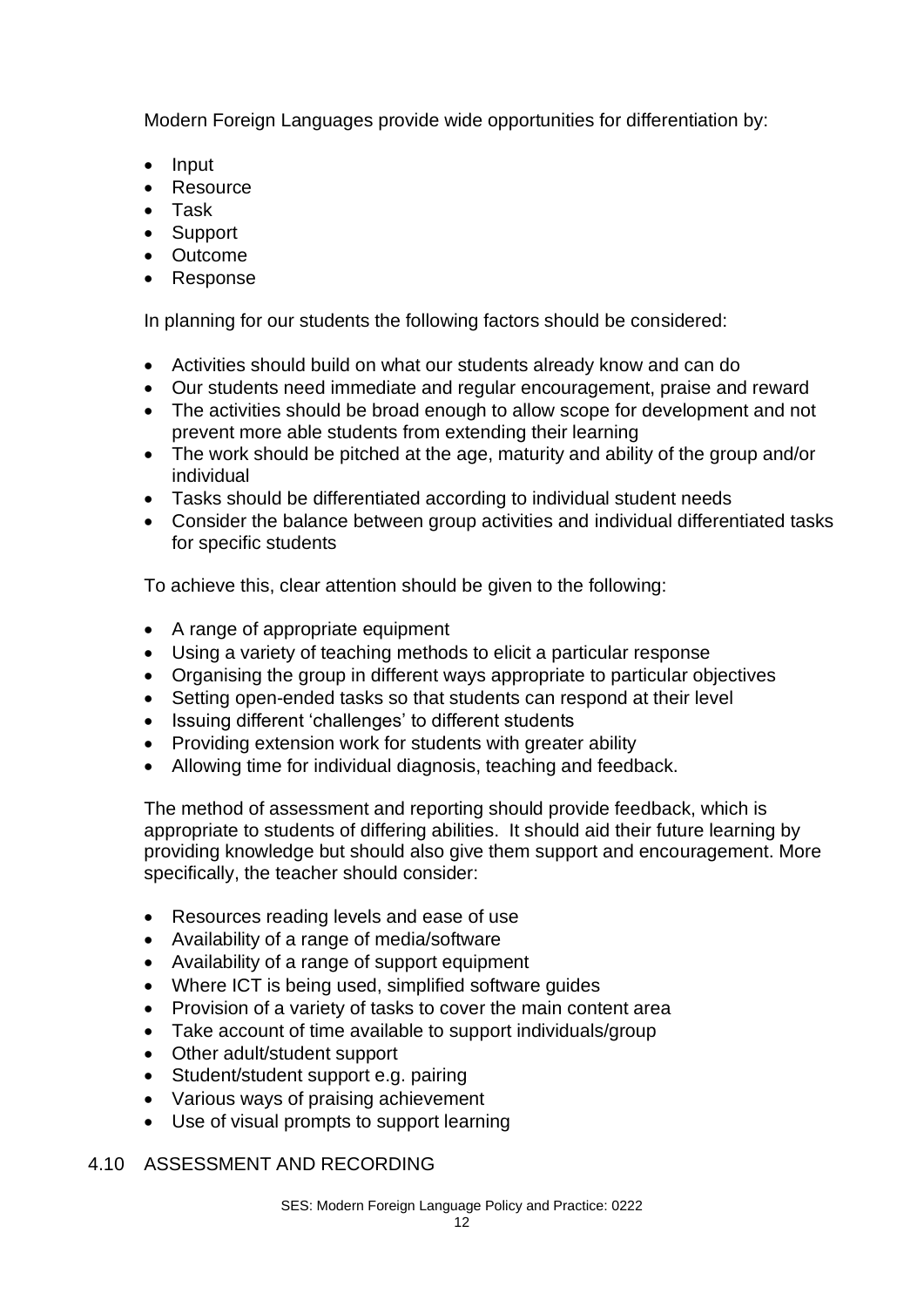Assessment is part of an ongoing process that informs future planning and subsequent learning. All assessments should take account of:

- Skills, knowledge and understanding acquired
- The contexts of the activity
- The purpose of the activity

Effective day-to-day assessment:

- is embedded in planning, teaching and learning
- requires a shared understanding of learning objectives and success criteria between teacher and learner
- draws on evidence of learners' achievement and progress from a wide range of contexts within and beyond the classroom
- values information that teachers retain in their heads, as well as concrete evidence produced by learners
- is based on evidence generated in the course of continuous teaching and learning, engagement with learners through observation, discussion, questioning, and review and analysis of work
- helps to shape and refine future teaching and learning, and to personalise the experience of individual learners
- provides the basis for discussions with learners themselves, their parents/carers and with other professionals about their strengths, areas for development and future learning targets
- is the foundation upon which periodic assessment can be based
- recognises and celebrates learners' progress in the light of their previous performance and motivates them to improve further
- promotes independence and self-motivation
- develops the capacity for peer and self-assessment among learners.

Assessment is a continuous process and testing and accreditation are built in at various stages of a students development.

Any system of evaluation and assessment should:

- Identify what has been taught and learnt
- Monitor students progress in each
- Monitor students progress in cross-curricular elements
- Establish students' needs as a basis for further planning and teaching.

Student involvement in the assessment and evaluation process is critical.

Evidence can be gleaned from:

- Observing
- Questioning and listening
- Discussion
- Written work, audio and video tape recording, drawings, charts, etc.
- Specific assessments tied to curriculum materials.

4.10.1 The marking of students work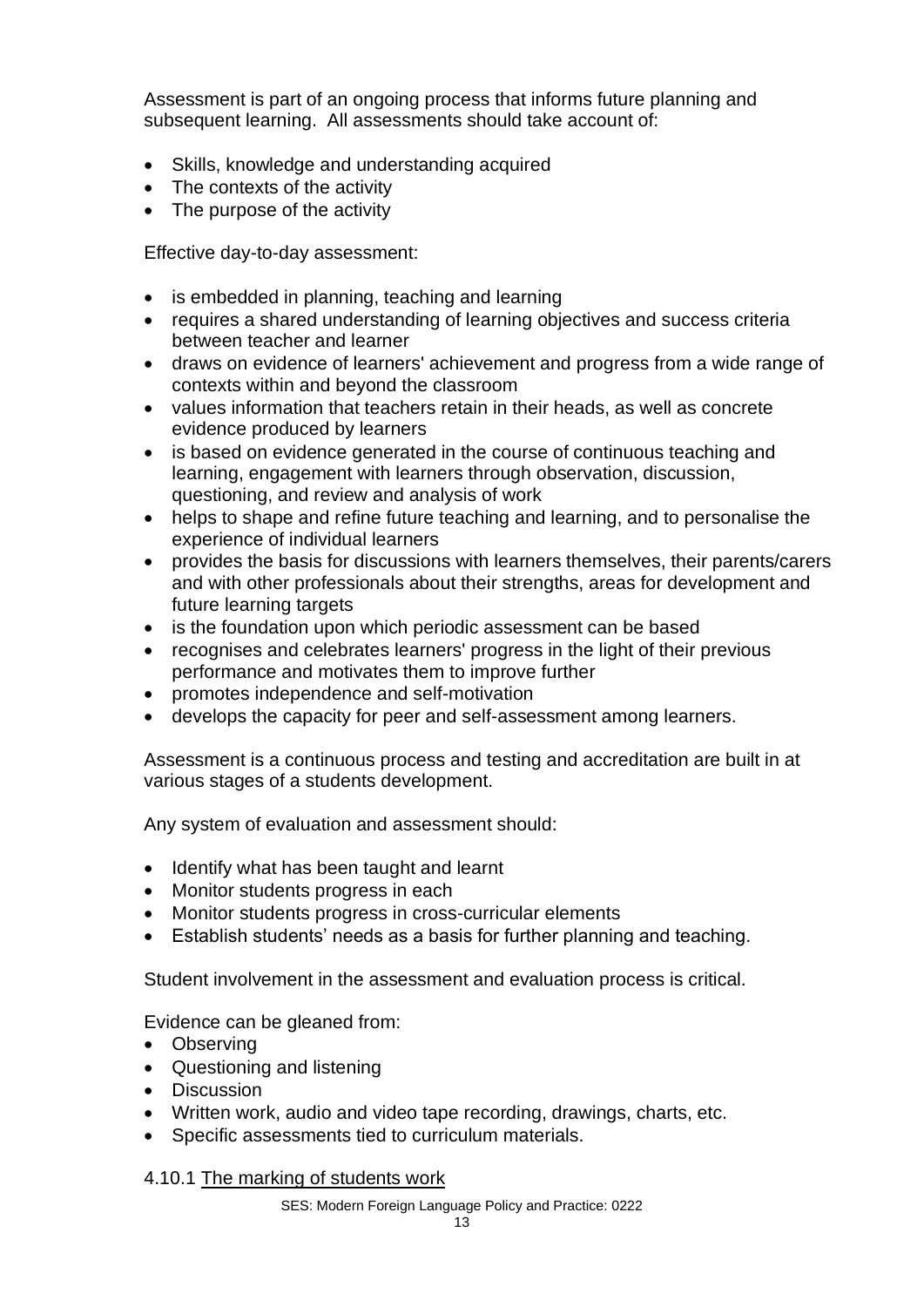Teachers' responses to students' work should be positive, encouraging, sympathetic, honest and appropriate. Marking should be completed in a pragmatic way, as appropriate to the needs of the student and whenever possible completed in their presence. Further areas of study can then be negotiated with the student.

- Students should be made aware of the assessment criteria being employed, particularly before tackling new situations and subsequently when marking work
- Students should, as a result of the interaction, be aware of the next steps in their learning
- It is sometimes useful for students to respond to each others work

# 4.10.2 Record Keeping

Records are kept in the form long term planning (Curriculum Overview), Medium Term Planning (Unit Objectives), Short Term planning (detailed planning of learning episodes) A record of progress is evident in the on-going feedback (Verbal and Written) between adult and pupil. Where appropriate, an evidence base is collated for each episode of learning, that take various forms; e.g files, exercise books, scrap book and digital media.

#### 4.10.3 Individual Programmes

- The Portfolio of Achievement and Needs of each student will inform the global priority targets to be addressed for the child.
- More detailed educational objectives will be identified by Learning Centre staff and students, and negotiated targets reached.
- Targets set will be specific, measurable, attainable, realistic and time related.
- Targets will always be compatible with the requirements of the National Curriculum and/or Portfolio of Achievement and Needs

# **5 SMSC AND BRITISH VALUES IN MFL**

At SES we believe the development of SMSC and promotion of British Values, should be embedded within all areas of teaching and learning across both the school and residential setting. This policy should be read in conjunction with the Spiritual, Moral, Cultural and Social Policy and Practice document and the British Values Policy and Practice Document.

#### 5.1 SMSC

At SES we develop SMSC in many aspects of the curriculum through ensuring opportunities for SMSC development are extensive and frequent. These opportunities are reflected in planning documents as well as in outcomes for pupils.

Examples of SMSC development within MFL are:

**Spiritual**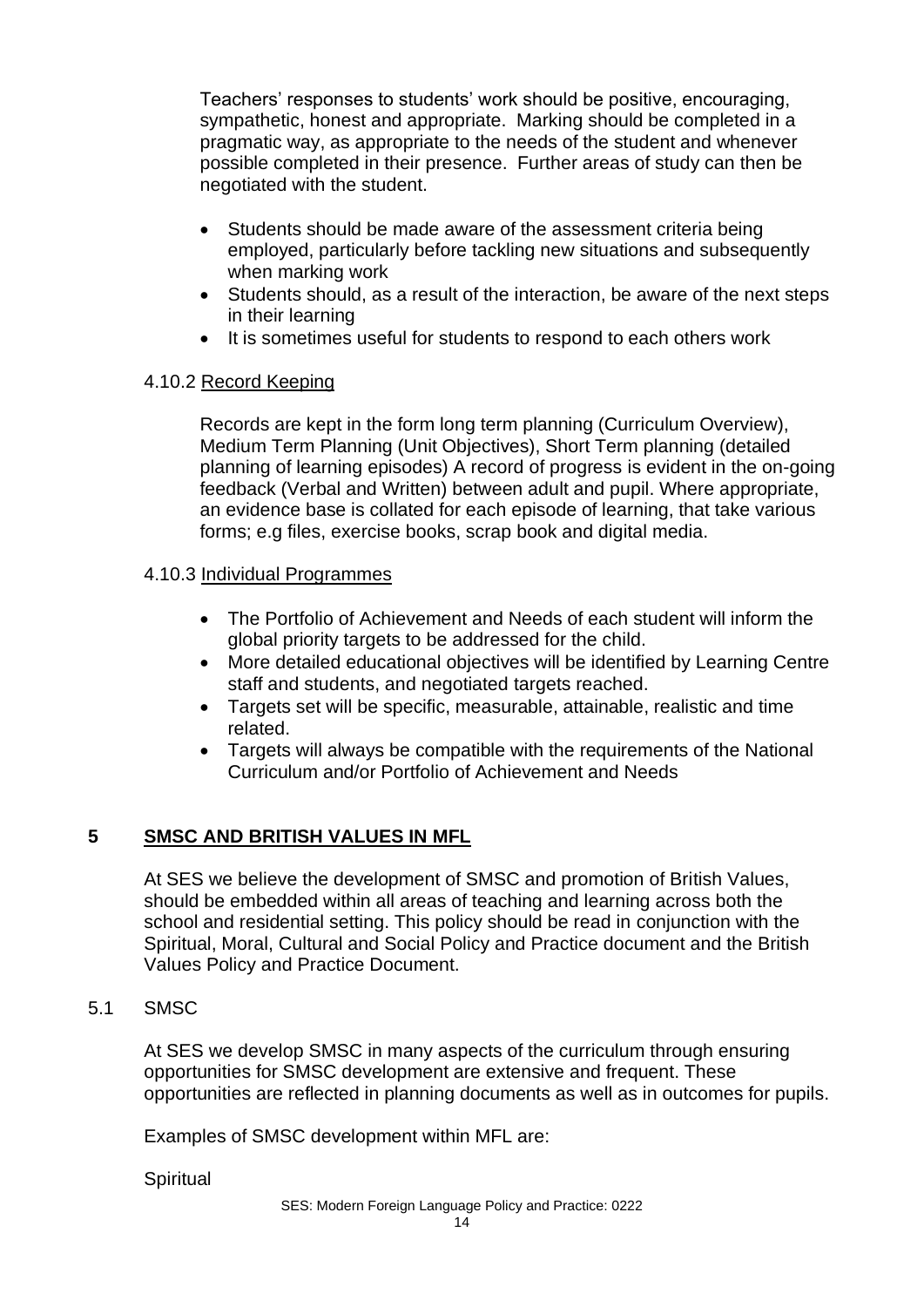- Our young people are taught to accept and embrace other languages and cultures through the teaching of MFL.
- The learning of another language improves self-esteem, at times allowing our young people to experience success in a subject they had previously perceived as challenging.
- Other cultures' religious beliefs may be considered in MFL teaching, for example when learning about how various festivals are celebrated in other parts of the world.

#### Moral

- The young people are encouraged to show empathy and understanding to others in MFL lessons.
- Stereotypes and intolerance are challenged through the teaching of language and culture. The young people are encouraged to be empathetic to the cultures, beliefs and traditions of others and stereotypes are challenged where necessary.
- Where possible, the young people are encouraged to take part in European community projects such as Comenius, to introduce them to young people from countries such as France.

#### **Cultural**

- Cultural development in MFL is about our young people understanding their own culture and other cultures in Britain as a whole.
- Understanding cultures represented in Europe and elsewhere in the world; understanding and feeling comfortable in a variety of cultures; ensuring we value our cultural diversity and in our efforts to prevent racism; breaking through linguistic and cultural barriers; reflecting on how different cultures are portrayed.
- Where possible, we use authentic resources to enhance the young people's experience of the wider world.

# Social

- In MFL, the young people are encouraged above all to communicate.
- Teaching in MFL encourages politeness and reinforces social norms for example; the curriculum develops an understanding of how other social groups (notably other young people) interact, how they eat, how they live and how they are educated and spend their free time.

# 5.2 BRITISH VALUES

Promotion of British values is an integral part of life at SES. We believe that the promotion of such values should be inherent in teaching and learning as well as in the wider community. We fundamentally believe that the promotion of British Values is an essential strategy in preventing radicalisation. This document should therefore be read in conjunction with our Radicalisation Policy and Practice document.

Rule of Law